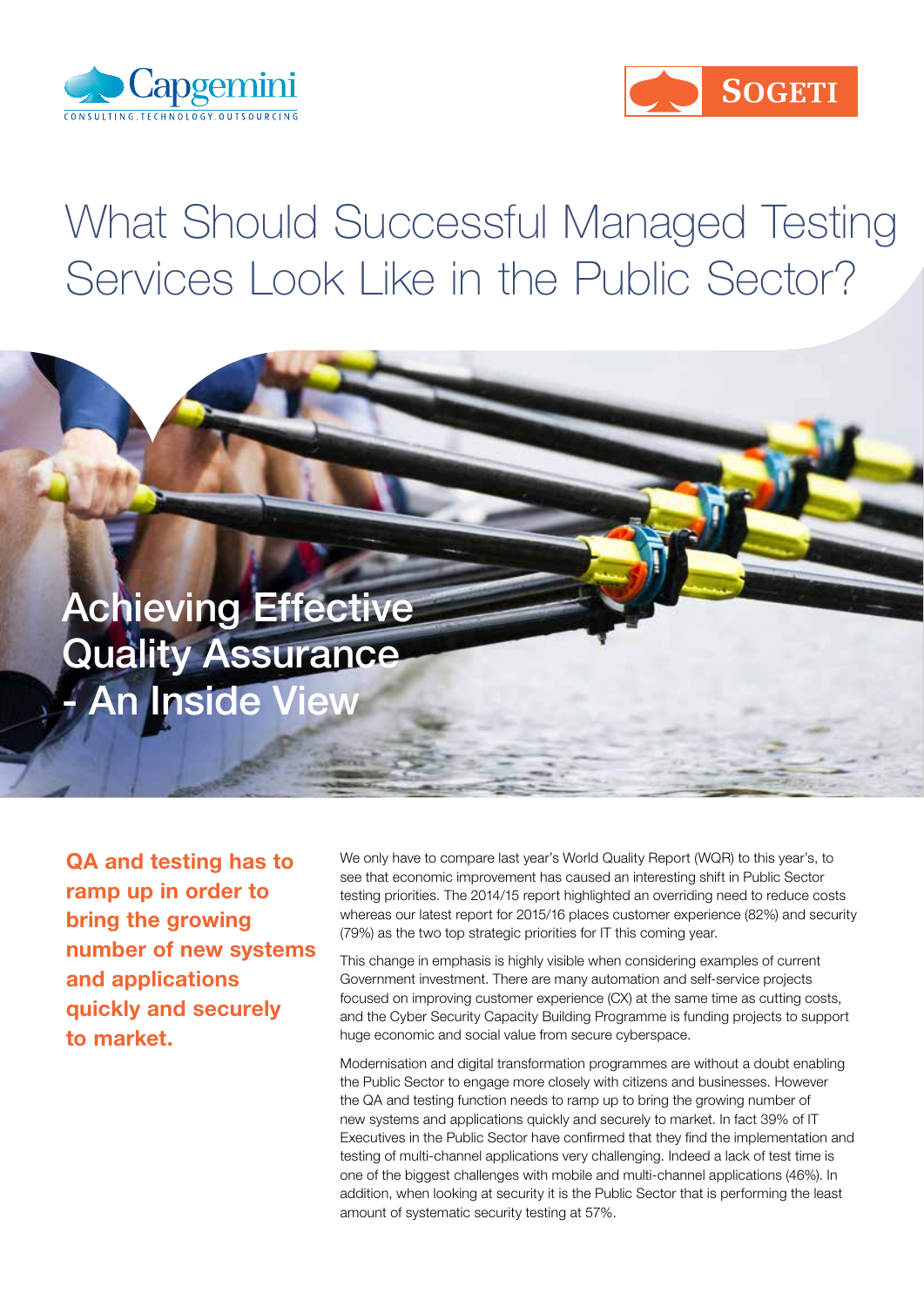Cost reduction and industrialisation still remain at the centre of the Public Sector agenda, but the latest report shows the budget allocated to Testing has actually increased from 25% to 33% of total IT spend. If the proportion of spend allocated to ensuring application quality and performance continues to rise at this rate, then it will reach 40% by 2018. This underlines the increasing strategic importance of this function.

### A Cheaper, More Flexible Managed Test Service

Within this cost-driven, yet customer focused testing landscape we understand the importance of adopting new techniques and new methods to enable Public Sector leaders to deliver on complex modernisation programmes, which are made even more complex due to the nature of operating within multi-tower, multi-supplier environments.

The reports' findings, coupled with the recent requirements of one of our biggest Public Sector clients and the wider needs of the sector to deploy and modify applications quickly and cost effectively, were the catalyst for the creation of this new Managed Test Service (MTS), delivered by Sogeti and the Capgemini Group. It provides:

- An assessment that benchmarks where your organisation is today and the creation of a dynamic and flexible solution that seeks to continually improve your QA and testing and meet rapidly changing goals.
- Pre-agreed costs savings built into the programme providing a 25-40% reduction in overall testing costs.
- Test Management that supports continuous deployment in traditional, Agile and DevOps environments resulting in a minimum 15% reduction in testing time and faster time to delivery.
- An holistic approach with new ways of working, including using optimised test processes, shift-left techniques to find bugs earlier and tools to automate and virtualise test execution.
- Cybersecurity Testing to protect reputation and revenue and combat the fact that the Public Sector performs the least amount of systematic security testing out of all the main industry sectors.
- Test data provisioning with a high level of synchronisation across a wide variety of integrated apps.
- Functional and non-functional testing with a high level of automation and less than 0.9% defect leakage.
- Enterprise Release Management with flexible governance principles, processes and tools for a smooth transition from IT change and inception to go-live.
- User acceptance and business process testing.
- Business-aligned Regression Testing to minimise risk.
- Test Assurance processes that enable you to work towards KPIs and best in class standards, whilst simplifying the complexity of the multivendor landscape.
- A managed cloud-hosted portal to enable organisations to consume single services while delivering real-time updates to enable you to meet timescales and self-select and schedule essential services on-demand. The majority of services are also available to procure via G-Cloud.

# Managed Test programs reduce overall testing costs by 25-40%

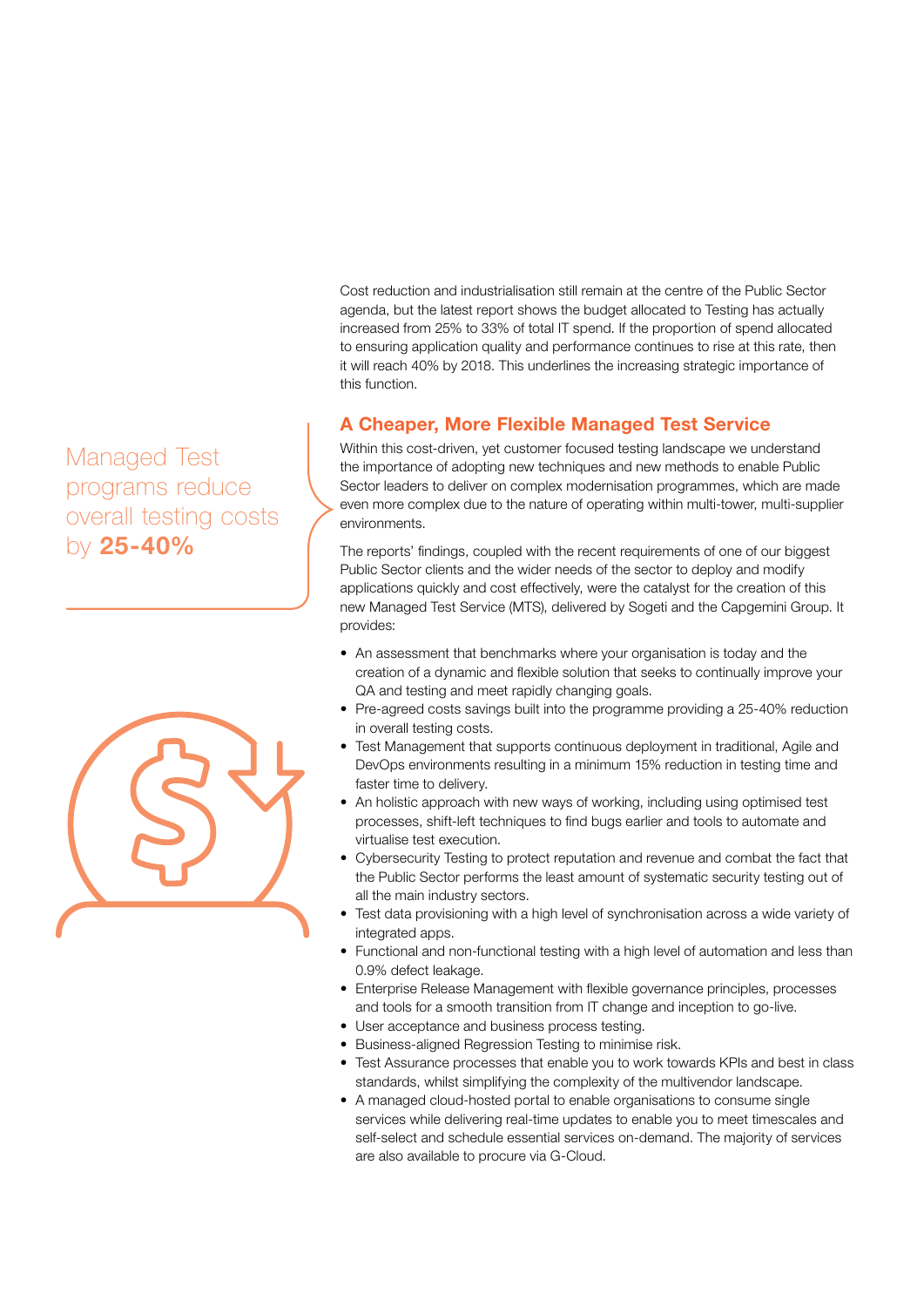Our Managed Test Services help agile and legacy development teams to reduce test time, meet customer experience and security quality requirements, and launch new projects more quickly.

The key to success with MTS is that it doesn't only address the functional dynamics of a requirement; it focuses on the entire customer journey and end-user satisfaction with an emphasis on usability, compatibility, performance, security and overall citizen and business CX.

## Bringing Agility to Accountability to your MTS

With 46% of the Public Sector using Agile testing and 39% adopting Test Driven and Behaviour Driven Development, organisations will be glad to know that our approach to MTS interacts with both agile development teams and legacy project teams to identify the right tests at the right time for a flexible, scalable, efficient and collaborative service. The MTS promotes automated regression testing and continuous integration, creating automated scripts that can be run during the development team Sprint process. This enables a clear view of the impact of a release across the entire estate, so that developers and testers can focus on new functionality while the integrity of the overall product can be validated. This saves time, minimises risk and alleviates the potential for reputational damage. In this way, the team delivering Sogeti's MTS acts as a binding agent between multiple towers and an independent broker between Development and Operations.

### Building Your In-House Capability

The rapid speed of Digital Transformation means that finding the right experts with the right testing skills can be a real challenge. We've seen some interesting trends developing, with the Public Sector recruiting from sectors with greater digital maturity such as Telecoms, coupled with a rise in specialist recruitment with 70% employing analytics experts and 48% taking on mobile testing professionals. Two other interesting developments are that the role of Chief Digital Officer is growing exponentially with 47% of Public Sector bodies already employing one and a further 21% planning on it in 2016 and the role of Chief Information Officer is morphing into that of Chief Integration Officer.

A major component of the MTS is integration testing, with the shift left methodology meaning that more bugs are found prior to the integration testing stage, so at the integration stage it's easier to review the outcome for a multichannel experience, all of which supports the CIOs in their new role. Furthermore, one of the overriding benefits of Sogeti's MTS is that as our transition teams shadow your existing work and build new operating processes using cutting edge testing tools, we also introduce more innovative ways of working, and transfer skills to build your own in-house capability, helping you to close the skills gap.